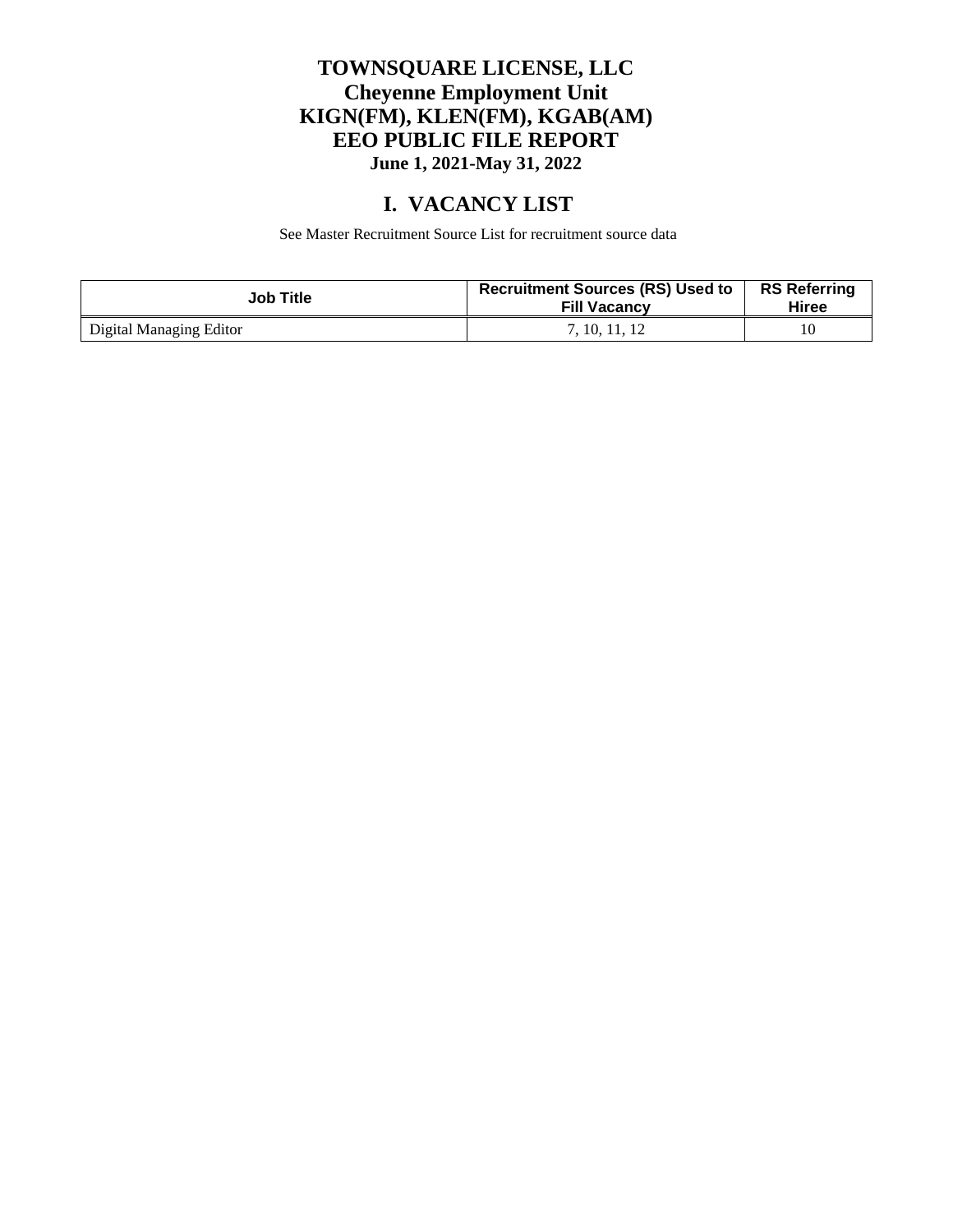#### **KIGN(FM), KLEN(FM), KGAB(AM) EEO PUBLIC FILE REPORT**

## **II. MASTER RECRUITMENT SOURCE LIST**

| <b>RS</b><br><b>Number</b>                                                                                    | <b>RS</b> Information                                                                                      | <b>Source Entitled</b><br>to Vacancy<br><b>Notification?</b><br>(Yes/No) | No. of<br><b>Interviewees</b><br><b>Referred by RS</b><br>over<br>12-month period |
|---------------------------------------------------------------------------------------------------------------|------------------------------------------------------------------------------------------------------------|--------------------------------------------------------------------------|-----------------------------------------------------------------------------------|
| 1                                                                                                             | HOPE (Hispanic Organization for Progress &<br>Education. PO Box 3194<br>Cheyenne, WY 82003<br>307-636-4667 | N <sub>o</sub>                                                           | $\mathbf{0}$                                                                      |
| $\overline{2}$                                                                                                | <b>Black Student Center</b><br>204 Lory Student Center<br><b>CSU</b><br>Fort Collins, CO 80524             | N <sub>o</sub>                                                           | $\mathbf{0}$                                                                      |
| 3                                                                                                             | Capitol City Business and Professional Women<br>1421 West Jefferson Road<br>Cheyenne WY 82001              | N <sub>o</sub>                                                           | $\boldsymbol{0}$                                                                  |
| $\overline{4}$                                                                                                | University of Wyoming-Chicano Studies<br>326 Arts & Science<br>Laramie, Wyoming<br>307 766 4106            | N <sub>o</sub>                                                           | $\boldsymbol{0}$                                                                  |
| 5                                                                                                             | Lola Singleton<br>Secretary<br>NAACP- Casper Chapter<br>P.O. Box 1931<br>Casper, Wyoming 82602             | N <sub>o</sub>                                                           | $\boldsymbol{0}$                                                                  |
| $6\,$<br>Lupe Salazar<br><b>El Centro Student Services</b><br>178 Lory Student Center<br>CSU Fort Collins, CO |                                                                                                            | N <sub>o</sub>                                                           | $\mathbf{0}$                                                                      |
| $\tau$                                                                                                        | Glasshouse (via Greenhouse)                                                                                | N <sub>o</sub>                                                           | $\boldsymbol{0}$                                                                  |
| 8                                                                                                             | <b>Internal Recruiter</b>                                                                                  | N <sub>o</sub>                                                           | $\boldsymbol{0}$                                                                  |
| 9                                                                                                             | Employee Referral                                                                                          | No                                                                       | 1                                                                                 |
| 10                                                                                                            | Townsquaremedia.com, KIGN-KLEN-KGAB-<br>websites.                                                          | No                                                                       | 5                                                                                 |
| 11                                                                                                            | LinkedIn (via Greenhouse)                                                                                  | N <sub>o</sub>                                                           | $\boldsymbol{0}$                                                                  |
| 12                                                                                                            | Indeed.com (via Greenhouse)                                                                                | No                                                                       | 1                                                                                 |
| <b>TOTAL INTERVIEWEES OVER 12-MONTH PERIOD</b><br>$\overline{7}$                                              |                                                                                                            |                                                                          |                                                                                   |